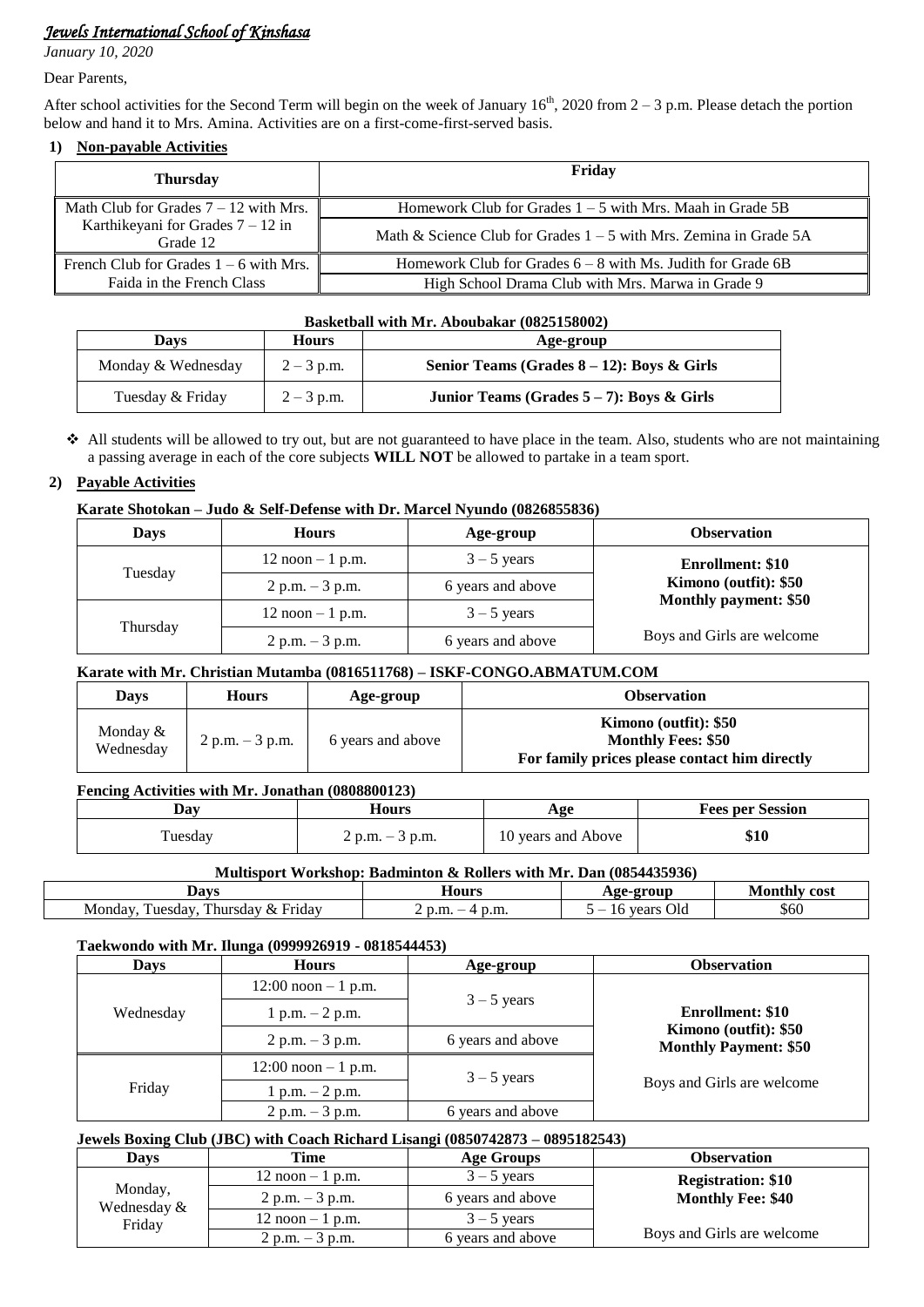#### **Soccer with Eagle Foot Academy (Mr. Jean-Claude – 0823361866)**

| Davs                | <b>Hours</b>              | Age-group                      | <b>Fees per Session</b>                      |
|---------------------|---------------------------|--------------------------------|----------------------------------------------|
| Monday & Wednesday  | $3$ p.m. $-4$ p.m.        | $3 - 6$ years                  | <b>Free Enrollment</b><br>Sport outfit: \$40 |
| Monday, Wednesday & | $3$ p.m. $-4:00$ p.m.     | $7 - 17$ years                 | <b>Monthly payment: \$50</b>                 |
| Saturday            | $9:30$ a.m. $-11:30$ a.m. | <b>Payment Per Term: \$150</b> |                                              |

### **Music with Mr. Lael (0816867945)**

| Dav      | Instrument | Age-group         | <b>Monthly cost</b> | Hours            |
|----------|------------|-------------------|---------------------|------------------|
| Fridav   | Guitar     |                   |                     | $2-$<br>$3$ p.m. |
| Saturdav | Piano      | 5 vears and above | \$50                | $9:30 - 10:30$   |
|          |            |                   |                     | $10:30 - 12:00$  |

 $\bullet$  Classes are available in English and French.  $\bullet$  Home lessons (piano, guitar) are available.

### **Classic Music and Use of Instruments with 'Le Doigté d'Or' conducted by Mrs. Dacia Kafwe (0998629466)**

| Dav        | Instruments | Age-group         | <b>Monthly cost</b> | Hours        |
|------------|-------------|-------------------|---------------------|--------------|
|            | Guitar      |                   |                     |              |
| Wednesday  | Piano       |                   | \$40 payables       |              |
| & Thursday | Violin      | 5 years and above | anticipatively      | $2 - 3$ p.m. |
|            | Flute       |                   |                     |              |

#### **Music Classes with the Mobile Music Training Center called 'Conservatore Sacram Musicae' → Monogor** (0827254000) or M

| Contact Ms. Etiane Kidudi, Manager (0827254000) or Mr. Felix Ngankoy, Difector (0820010800) |                                      |                   |                                    |              |  |
|---------------------------------------------------------------------------------------------|--------------------------------------|-------------------|------------------------------------|--------------|--|
| Day                                                                                         | Tranings                             | Age-group         | <b>Monthly cost</b>                | <b>Hours</b> |  |
|                                                                                             | Music Theory (Solfeggio & direction) | 5 years and above |                                    | $2 - 3$ p.m. |  |
| Wednesday<br>& Friday                                                                       | Harmony & Composition                |                   | \$50                               |              |  |
|                                                                                             | Classical Piano with partition       |                   |                                    |              |  |
|                                                                                             | Typical Piano without partition      |                   |                                    |              |  |
|                                                                                             | Gregorian Piano with organs          |                   | Home trainings are also available. |              |  |

#### **Jewelry Making with Mrs. Candy Ngalula Diama (0998617932 - 0904869670)**

| Dav       | Hours        | <b>\ge-group</b>      | <b>Monthly cost</b> |
|-----------|--------------|-----------------------|---------------------|
| Wednesday | p.m.<br>p.m. | 10 years and<br>above | ሰሳ ነ<br>ر∠ب         |

### **Aerial Silk with Mr. Ideal Lukodi Okes (0820500299)**

| Dav                | Hours                    | Age                | <b>Monthly cost</b> |
|--------------------|--------------------------|--------------------|---------------------|
| Tuesday & Thursday | $\angle$ p.m. $-$ 3 p.m. | 10 years and Above | \$60                |

| Arabic Classes with Mrs. Nassiba (0900207717) |                   |              |                     |  |  |  |
|-----------------------------------------------|-------------------|--------------|---------------------|--|--|--|
| Dav                                           | Hours             | Age-group    | <b>Monthly cost</b> |  |  |  |
| Wednesdav                                     | $p.m. -3$<br>p.m. | vears<br>h — | \$50                |  |  |  |

#### **Dance Classes with Mr. Ulrich (0892758513 – 0907805324)**

| Days      | <b>Hours</b>                        | Age-group       | <b>Type of dance</b>                                   | <b>Monthly cost</b> |
|-----------|-------------------------------------|-----------------|--------------------------------------------------------|---------------------|
| Monday    | $12 \text{ noon} - 1 \text{ p.m.}$  | $3 - 6$ years   | Hip-hop, African dance, Bollywood, Zumba kids          |                     |
| Tuesday   |                                     |                 | Hip-hop, Salsa, African dance, Bollywood, Break dance, |                     |
|           | $2 p.m. - 3 p.m.$                   | $6 - 8$ years   | Zumba kids                                             | \$25                |
| Wednesday | $2 p.m. - 3 p.m.$<br>$9 - 12$ years |                 | Reggaeton, Hip-hop, Jazz, Salsa, Bollywood             |                     |
| Friday    | $2 p.m. - 3 p.m.$                   | $13 - 18$ years | Jazz, Kizonda-Zouk, Reggaeton, Hip-hop, Salsa,         |                     |
|           |                                     |                 | Bollywood, African dance                               |                     |

**Note: JISK will not be responsible for any child who is left in school after these allocated times. JISK administration and staff are not responsible for any payable after school activities. Any complaints should be directed towards the individuals who are in charge of those activities.** 

#### **Amina Munshi-Manji**

#### **Director**

| л. | agree        | to | allow | my | .<br>child<br>$\sim$ $\sim$ | 1ľ | to | participate | 1n | the<br>$\sim$ | following |
|----|--------------|----|-------|----|-----------------------------|----|----|-------------|----|---------------|-----------|
|    | activity/ies |    |       |    |                             |    |    |             |    |               |           |

I agree to pick my child up promptly at 3:00 p.m. I understand that JISK's Administration is not responsible for any child who is left

at school later than 3:00 p.m.

Parent's Signature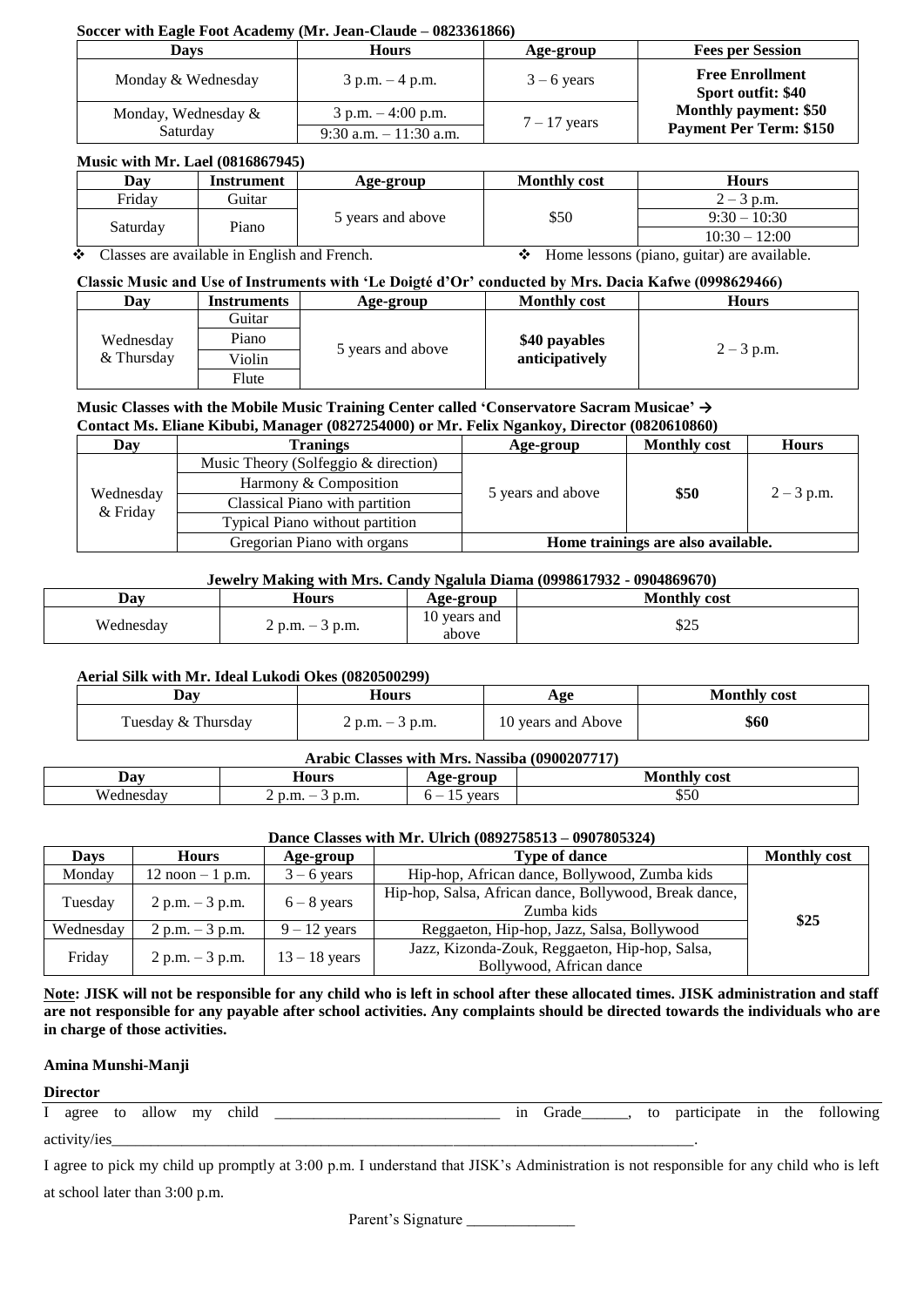# *Jewels International School of Kinshasa*

*Kinshasa, le 22 janvier 2020*

Chers Parents,

Les activités parascolaires du deuxième trimestre commencent la semaine du 27 janvier 2020 de 14 heures à 15 heures. Nous vous prions de bien vouloir détacher le coupon se trouvant à la fin de la note et le remettre à Mme Amina. Les premiers à se manifester seront les premiers à être servis.

| Activités non payables<br>1)         | <b>Jours</b> | <b>Classes</b><br>Concernées               | <b>Superviseur</b> | Local                                 |
|--------------------------------------|--------------|--------------------------------------------|--------------------|---------------------------------------|
| <b>English Speaking Practice</b>     |              | CE <sub>1</sub>                            | M. Hervé Kuta      | CE1 A                                 |
| L'élaboration des fiches de révision | Lundi        | CM1                                        | M. Kalle Vangu     | CM1 A                                 |
| Histoire de la RDC                   |              | $\overline{6}^{\text{ème}}$ Collège        | M. Francois M.     | $\overline{6}^{\text{eme}}$ B         |
| English Club                         |              | $CM1 - CM2$                                | M. Curtis Katamba  | Salle de Cinéma                       |
| Comment se tenir à table             |              | $CP - CE1$                                 | Mme Nana Mbamba    | <b>CPB</b>                            |
| La discipline en classe              |              | CE <sub>1</sub> B                          | M. Blaise Toko     | CE1 <sub>B</sub>                      |
| La poésie                            | Mardi        | $5^{\text{eme}} - 6^{\text{eme}}$ Collèges | M. Adrien Mamona   | $5^{\text{eme}}$ B                    |
| Pièce de théâtre                     |              | $3eme - 5eme$ Collèges                     | M. José Tuzolana   | $5^{\text{eme}}$ A                    |
| Comment réussir en Maths             |              |                                            | M. Christian L.    | Terminale S                           |
| Base de Données Informatique         |              | Collège – Lycée                            | M. Jonathan Nsimba | $4eme$ Collège B                      |
| English Club                         | Mardi et     | $6eme$ Col. – Seconde                      | M. Trésor Ntumpu   | Terminale                             |
| Club de Maths                        | jeudi        | $\overline{5^{em}}$ – $6^{em}$ Collèges    | M. Jean-Marc Tobo  | $\overline{3}^{\text{eme}}$ Collège B |
| Les Règles de la dictée              |              | CE2                                        | Mme Caroline K.    | CE <sub>2</sub> B                     |
| Pratique de la Rédaction             | Mercredi     | $CE2 - CM1$                                | M. Michael M.      | CE <sub>2</sub> A                     |
| Club de Maths                        |              | $\overline{5^{eme}}$ – $6^{eme}$ Collèges  | Mme Sama           | $6^{\text{eme}}$ B                    |
| Club d'espagnol                      |              | $5eme$ Collège                             | m. Yannick Lokala  | $5^{\text{eme}}$ B                    |
| Créer un jeu vidéo en scratch        | Jeudi        | CM2                                        | M. Guyguy          | Salle<br>d'informatique               |

| Basketball avec M. Aboubakar (0825158002) |                       |                                                        |  |  |  |
|-------------------------------------------|-----------------------|--------------------------------------------------------|--|--|--|
| Tranches d'âge<br><b>Heures</b><br>Jours  |                       |                                                        |  |  |  |
| Lundi et Mercredi                         | De 14                 | Filles et Garçons du 4 <sup>ème</sup> Collège au Lycée |  |  |  |
| Mardi et Vendredi                         | heures à<br>15 heures | Filles et Garçons du CM1 au 5 <sup>ème</sup> Collège   |  |  |  |

 Les élèves participeront à une sélection avant d'être maintenus dans l'équipe. Leur présence aux séances préliminaires ne garantit pas l'intégration dans l'équipe définitive. En outre, les élèves n'ayant pas obtenu la moyenne de points en classe **NE PEUVENT PAS** faire partie d'une quelconque équipe sportive.

## **2) Activités payables**

**Karate Shotokan – Judo & Self-Defense avec le Docteur Marcel Nyundo (0826855836)**

| Jours          | <b>Heures</b>            | Tranches d'âge   | <b>Observation</b>                                                  |
|----------------|--------------------------|------------------|---------------------------------------------------------------------|
|                | De midi à 13 heures      | De $3$ à $5$ ans | <b>Inscription: 10\$</b><br>Kimono (tenue): 50\$                    |
| Mardi et jeudi | De 14 heures à 15 heures | 6 ans et plus    | <b>Frais mensuels: 50\$</b><br>Filles et garçons sont les bienvenus |

### **Karate avec M. Christian Mutamba (0816511768) – ISKF-CONGO.ABMATUM.COM**

| Jours                | <b>Heures</b>               | Tranche d'âge | <b>Observation</b>                                                                                                 |
|----------------------|-----------------------------|---------------|--------------------------------------------------------------------------------------------------------------------|
| Lundi<br>et Mercredi | De 14 heures<br>à 15 heures | 6 ans et plus | Kimono: 50\$<br><b>Frais mensuels: 50\$</b><br>En cas de besoin de tarif collectif,<br>veuillez appeler M. Mutamba |

### **Activités d'Escrime avec M. Jonathan (0808800123)**

| Jours | <b>leures</b>         | <b>Tranches d'âge</b> | Coût                         |
|-------|-----------------------|-----------------------|------------------------------|
| Mardi | 14 heures à 15 heures | 10 ans et plus        | 10\$ par séance et par élève |

#### **Activités Multisports: Badminton et Jeux de Rouleaux avec M. Dan (0854435936)**

| Jours                                | Heures                        | Γ <b>ranche d'âge</b> | Frais       |
|--------------------------------------|-------------------------------|-----------------------|-------------|
| . Mardi. Jeudi et Vendredi<br>Lundi. | : 14 heures à 16 heures<br>Ιe | 16 ans<br>. Je<br>э а | $60\$ /mois |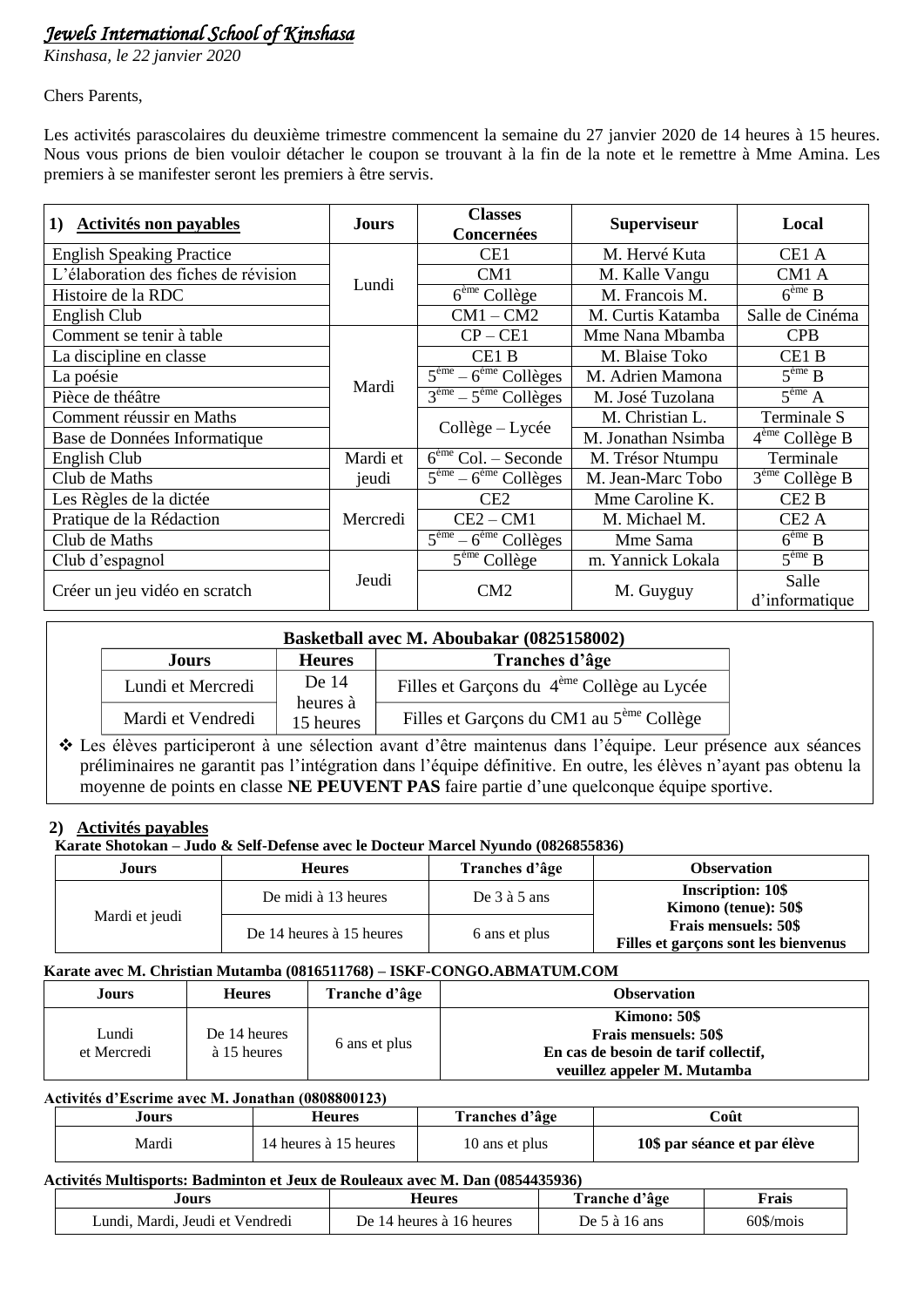#### **Taekwondo avec Me Ilunga (0999926919 – 0818544453)**

| Jours                | <b>Heures</b>            | Tranches d'âge   | <b>Observation</b>                               |  |
|----------------------|--------------------------|------------------|--------------------------------------------------|--|
|                      | De midi à 13 heures      |                  |                                                  |  |
| Mercredi et vendredi | De 13 heures à 14 heures | De $3$ à $5$ ans |                                                  |  |
|                      | De 14 heures à 15 heures | 6 ans et plus    | <b>Inscription: 10\$</b><br>Kimono (tenue): 50\$ |  |
|                      | De midi à 13 heures      |                  | <b>Frais mensuels: 50\$</b>                      |  |
|                      | De 13 heures à 14 heures | De $3$ à $5$ ans | Filles et garçons sont les bienvenus             |  |
|                      | De 14 heures à 15 heures | 6 ans et plus    |                                                  |  |
|                      | De 15 heures à 16 heures | Lycée            |                                                  |  |

### **Club de Boxe (Jewels Boxing Club), entrainé par le Coach Richard Lisangi (0850742873 – 0895182543)**

| Jours                          | <b>Heures</b>            | Tranches d'âge   | <b>Observation</b>                                      |
|--------------------------------|--------------------------|------------------|---------------------------------------------------------|
| Lundi, Mercredi et<br>Vendredi | De midi à 13 heures      | De $3$ à $5$ ans |                                                         |
|                                | De 14 heures à 15 heures | De 6 ans et plus | <b>Inscription: 10\$</b><br><b>Frais mensuels: 40\$</b> |
|                                | De midi à 13 heures      | De $3$ à $5$ ans | Filles et Garçons sont les bienvenus                    |
|                                | De 14 heures à 15 heures | De 6 ans et plus |                                                         |

### **Football avec l'Academie 'Eagle Foot' de M. Jean-Claude (0823361866)**

| Jours             | <b>Heures</b>                 | Tranches d'âge    | <b>Frais</b>                                      |  |  |  |
|-------------------|-------------------------------|-------------------|---------------------------------------------------|--|--|--|
| Lundi et Mercredi | De 15 heures à 16 heures      | De $3$ à $6$ ans  | <b>Inscription gratuite</b><br><b>Tenue: 40\$</b> |  |  |  |
|                   | De 15 heures à 16 heures      | De $7$ à $17$ ans | <b>Frais mensuels: 50\$</b>                       |  |  |  |
| Samedi            | De 9 heures $30'$ à 11 heures |                   | <b>Paiement Trimestriel: 150\$</b>                |  |  |  |

### **Musique avec M. Lael (0816867945)**

| Jour     | Instrument | Tranche d'âge | <b>Frais mensuels</b> | <b>Heures</b>          | N.B.                  |
|----------|------------|---------------|-----------------------|------------------------|-----------------------|
| Vendredi | Guitare    |               |                       | 14 heures à 15 heures  | Les cours ont         |
|          |            |               | 50\$                  | 9 heures 30            | commencé: le 15       |
| Samedi   | Piano      | 5 ans et plus |                       | $\lambda$ 10 heures 30 | pour la guitare et le |
|          |            |               |                       | 10 heures 30 à midi    | pour le piano         |

Les cours sont disponibles en anglais et en français. Ils sont aussi offerts à domicile.

### **Musique Classique et Utilisation d'instruments avec Le Doigté d'Or dirigée par Mme Dacia Kafwe (0998629466)**

| Jour     | Instrument | Tranche d'âge | <b>Frais mensuels</b> | <b>Heures</b>         |
|----------|------------|---------------|-----------------------|-----------------------|
|          | Guitare    |               |                       |                       |
| Mercredi | Piano      |               | 40\$ payables         |                       |
| et Jeudi | Violon     | 5 ans et plus | anticipativement      | 14 heures à 15 heures |
|          | Flûte      |               |                       |                       |

**Cours de Musique avec le Centre Mobile de Formation Musicale appelé 'Conservatore Sacram Musicae' → Veuillez contacter Mlle Eliane Kibubi, Gestionnaire (0827254000) ou M. Felix Ngankoy, Directeur (0820610860)**

| Jours                   | <b>Formations</b>              | Tranche d'âge | Frais<br>mensuels                       | <b>Heures</b>            |
|-------------------------|--------------------------------|---------------|-----------------------------------------|--------------------------|
| Mercredi et<br>Vendredi | Solfège et Direction           |               | 50\$                                    | 14 heures à<br>15 heures |
|                         | Harmonie et Composition        |               |                                         |                          |
|                         | Piano classique avec partition | 5 ans et plus |                                         |                          |
|                         | Piano typique sans partition   |               |                                         |                          |
|                         | Piano grégorien avec orgues    |               | La formation à domicile est disponible. |                          |

**Éducation Artistique (Peinture sur galets et verres, Collage et Fabrication des Bijoux) avec Mme Candy Ngalula Diama**

| .Iours                                | <b>Heures</b>                | Tranche d'âge        | †rais       |
|---------------------------------------|------------------------------|----------------------|-------------|
| Jeudi et Vendredi<br>Mardı.<br>∟undı. | 14 heures à 16 heures<br>De. | De 5<br>16 ans<br>a, | $60\$/mois$ |

#### **Réalisation des vases en argile avec M. Francky Mayele (0811423260)**

| Jours             | Heures                         | 19 A<br>l'ranche d'àge | $\blacksquare$<br>Frais |
|-------------------|--------------------------------|------------------------|-------------------------|
| Lundi et Mercredi | heures<br>heures à<br>)e<br>14 | ans<br>De<br>я         | $50\$ /mois             |

### **Acrobatie (Soie Aérienne) avec M. Ideal Lukoki Okes (0820500299 )**

| Jour                 | Heures                          | Tranche d'âge | <b>Frais mensuels</b> |
|----------------------|---------------------------------|---------------|-----------------------|
| Mercred <sub>1</sub> | De.<br>14 heures à 15<br>heures | ) ans         | 60\$                  |